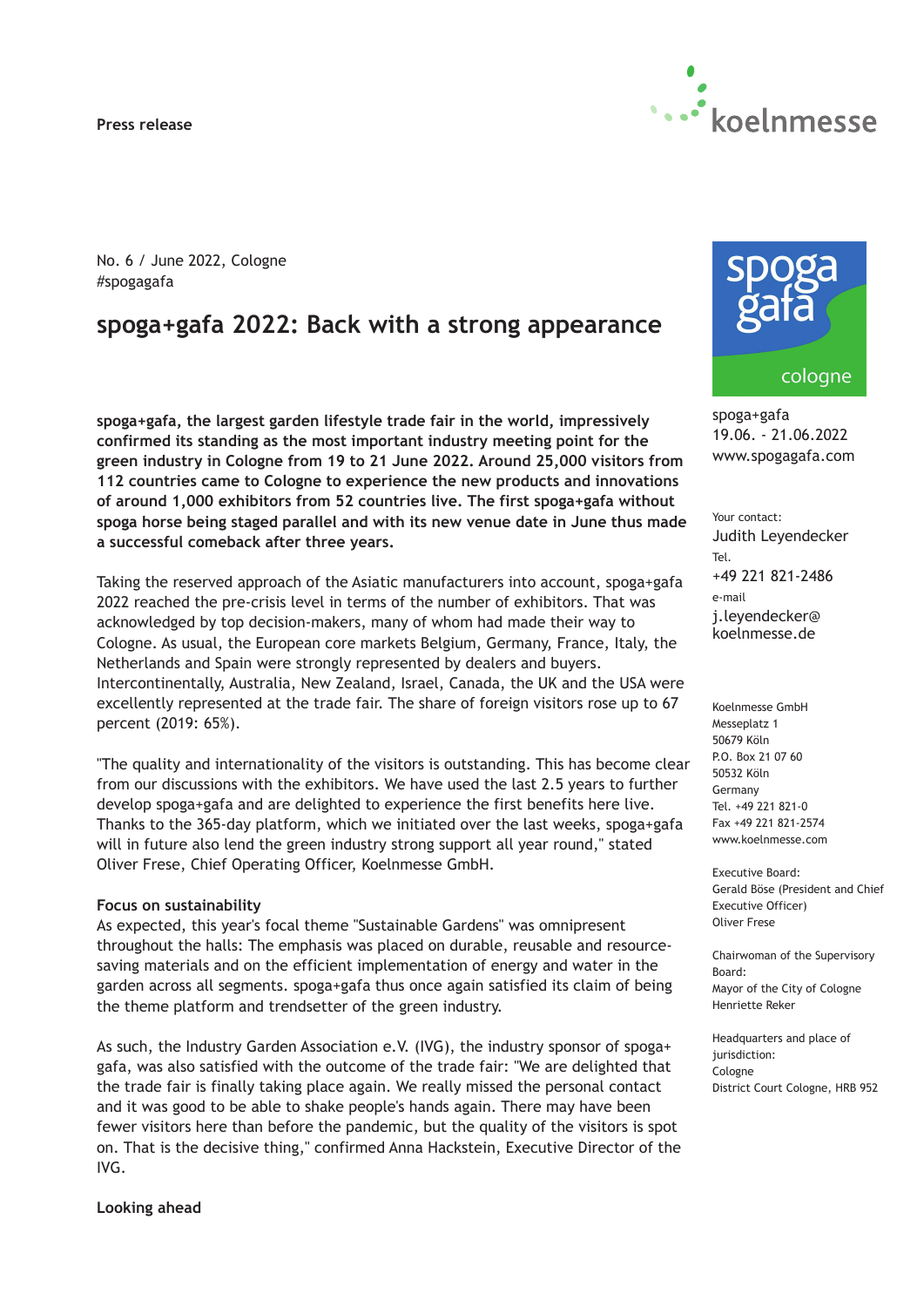

Page 2/5

A premiere is now scheduled after the trade fair in Cologne: The aftershow starts on the new digital platform of spoga+gafa on 27 June - with live interviews, recorded videos of the stages as well as digital events of the exhibitors. Seamless networking is also possible after the fair closes via the app. The 365-day platform of spoga+gafa goes live soon and already invites guests to attend the digital deep dive "BBQ" on 8 September. And the joyful anticipation for 2023 is already growing: By the way, guests of the Global DIY Summit in Berlin, which will be staged there from 14-16 June 2023, can now plan their direct onward journey to Cologne. Because spoga+ gafa 2023 is scheduled to take place from 18 to 20 June 2023.

## **Quotes from our exhibitors**

## **Bestway Europe**

"After two years of stop, it has been a great pleasure to come back to spoga+gafa. Thanks to our local presence in all European countries, we have been able to keep in close contact with all our customers in the recent years, however this is the first international fair which has occurred for our industry since 2019. The attendance and the reply to our invitation have been warmly accepted. We consider ourselves satisfied both regarding the affluency and the timing of the fair. Indeed, June is an important month for monitoring the sell-out and introducing our brand-new products for the 2023 summer season. We are grateful to our trusted customers and all the new contacts, who decided to visit us and see our 390 square metre booth with our new collection.

**- Simone Zesi, Chief Executive Officer**

## **CAPI Europe**

"It was a special show after 2,5 years, with a good atmosphere. The quantity might be less, but I don't care: It's about quality, and the quality is very high. All the top customers in the world were here, so it was a very good show for us." **- Toine van de Ven, Managing Director**

## **elho**

"We were happy to inspire and meet our customers in person again at our green stand. It is great to be back and have the opportunity to share our sustainability journey and present our 2023 innovations to our customers and prospects." **- Olaf Elderenbosch, Chief Executive Officer**

## **Fiskars**

"The quality of the visitors clearly tops the quantity. We held very concrete discussions with the right people. We and our contact persons had the necessary peace and quiet to hold these dialogues. It really was a very good trade fair." **- Andreas Fonken, Sales Director DACH**

## **Gardena**

"After the long compulsory break, it was great that the industry was able to finally meet up in Cologne again. We were able to connect up with many long-standing personal contacts again here and also establish new ones. The visitors at our stand were very international, which enabled interesting discussions."

## **- Heribert Wettels, Company Spokesman**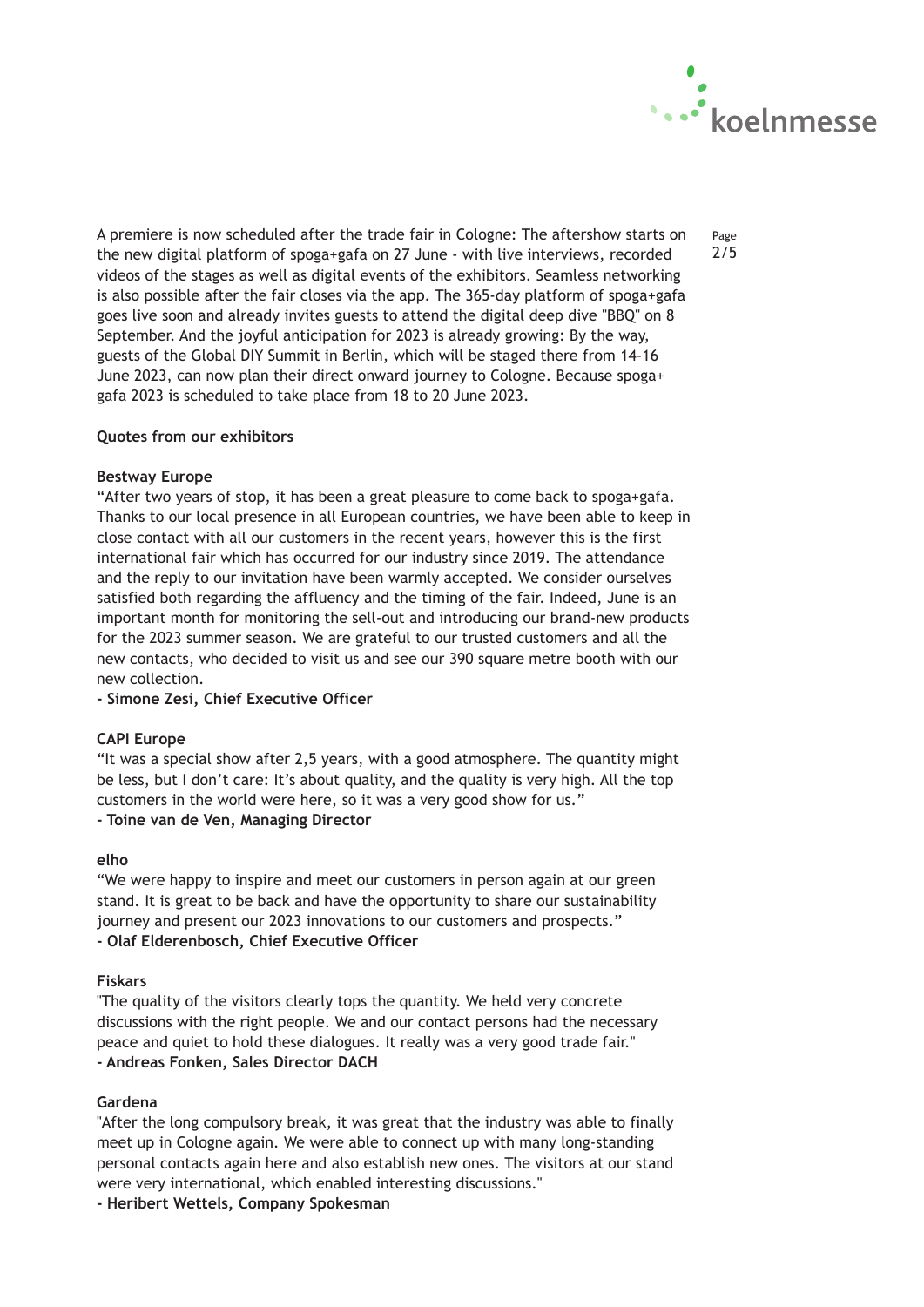

## **G. WURM** 3/5

"As first-time exhibitors at spoga+gafa we were very much looking forward to the event and we received a clearly positive response, especially in combination with the other EVL members here on-site. We also stood out positively with our stand. We were extremely surprised about the high export share. We were able to win over many customers beyond the DACH region and get to know potential high-quality customers."

## **- Philip Wurm, Executive Director**

## **IKONO**

"We are extremely satisfied with the trade fair. It is the first time we exhibited. We are an international dealer and we especially established good international contacts, that is exactly what we had hoped for. So, we look forward to returning." **- Olaf Kramm, Chief Executive Officer**

## **HÖRMANN**

Here at HÖRMANN we are very content with the outcome of spoga+gafa. We had a " full house" at our stand the whole time from Sunday onwards already. We were able to establish many interesting new business contacts and were able to optimally present our products that fall in the upper- class segment at the trade fair to this market which is new to us.

**- Sebastian Fischer, Sales Director, HÖRMANN**

## **SEVERIN**

"For us it was a fantastic trade fair. We were here in the BBQ hall for the first time and thus in exactly the right place to present our new product, the Sevo Smart Control GTS. We had many qualified contacts and are thus already looking forward to the next trade fair."

## **- Joyce Gesing, Executive Director**

## **TRAMONTINA**

**"**We are very satisfied with the course of the trade fair. Overall, we clearly felt that people want to meet in person again and spoga+gafa offers an optimal platform for this. The frequency of the visitors who came to see us was consistently high, both nationally and internationally, and showed that the new date was also well received. spoga+gafa convinced us once again in 2022 as a business platform." - **Marcos Grespan, Sales Director**

**Koelnmesse – industry trade fairs for the interior, outdoor and design sector:** Koelnmesse is the world's top trade fair organiser in the fields of interiors, furnishings, design, home living, garden lifestyle and modern work environments. At the trade fair grounds in Cologne/Germany, the leading international trade fairs imm cologne, LivingKitchen®, spoga+gafa and ORGATEC showcase the latest trends, products and innovations, serving as international, central gatherings for the global industry. In addition to the events at its Cologne headquarters, Koelnmesse is strategically expanding its portfolio internationally: The inaugural ORGATEC TOKYO will be hosted in 2022. It will be the first trade fair in Japan to focus on professional Page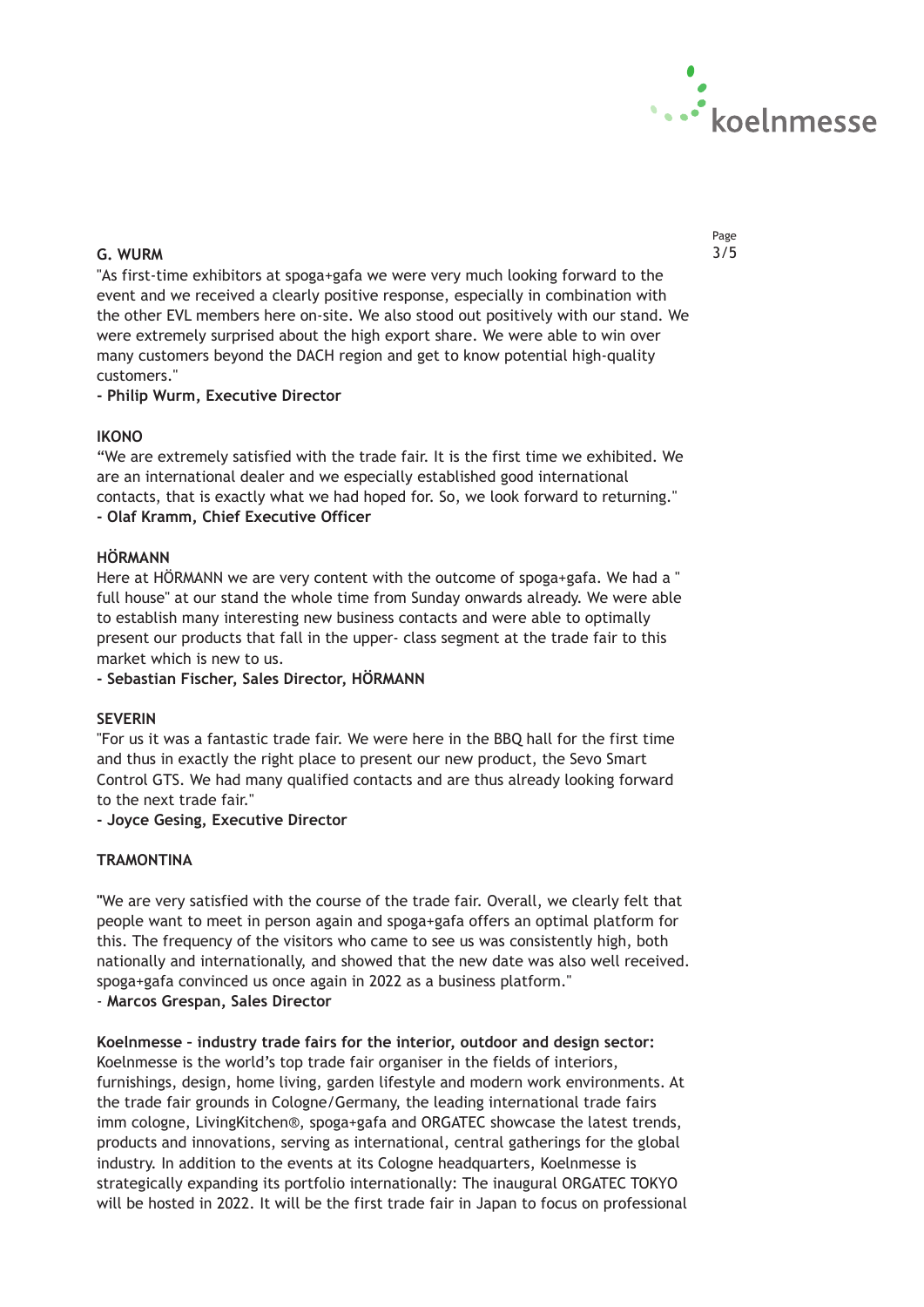

and hybrid work environments. As the satellite event for imm cologne and ORGATEC, idd shanghai provides European companies in the premium and luxury segment of the interior design industry with a unique platform for showcasing exclusive, designdriven products.

Page 4/5

The in-person events are complemented by ambista, the online business network for the international interiors industry, which provides direct anywhere, anytime access to relevant products, contacts, expertise and events.

Further information: <https://www.spogagafa.com/trade-fair/industry-sectors>

Further information about ambista: [www.ambista.com](http://www.ambista.com/)

## **The next events:**

ORGATEC - New visions of work, Cologne 25.10. - 29.10.2022 LivingKitchen - The international Kitchen Show (open to the public on Friday and Saturday), Cologne 16.01. - 21.01.2023 imm cologne - The interior business event, Cologne 16.01. - 21.01.2023

## **Note for editorial offices:**

spoga+gafa photos are available in our image database on the Internet at www. spogagafa.com/imagedatabase in the "News" section. Press information is available at: www.spogagafa.com/pressinformation If you publish this document, please send us a sample copy or link.

spoga+gafa in the Social Web:

**Facebook:** https://www.facebook.com/spogagafa

**Instagram:** https://www.instagram.com/spogagafa/

**LinkedIN:** https://www.linkedin.com/showcase/spoga-gafa

**Your contact:** Judith Leyendecker Communications Manager

Koelnmesse GmbH Messeplatz 1 50679 Cologne Germany

Phone: +49 221 821-2486 Mobile +49-176-12563329 j.leyendecker@koelnmesse.de